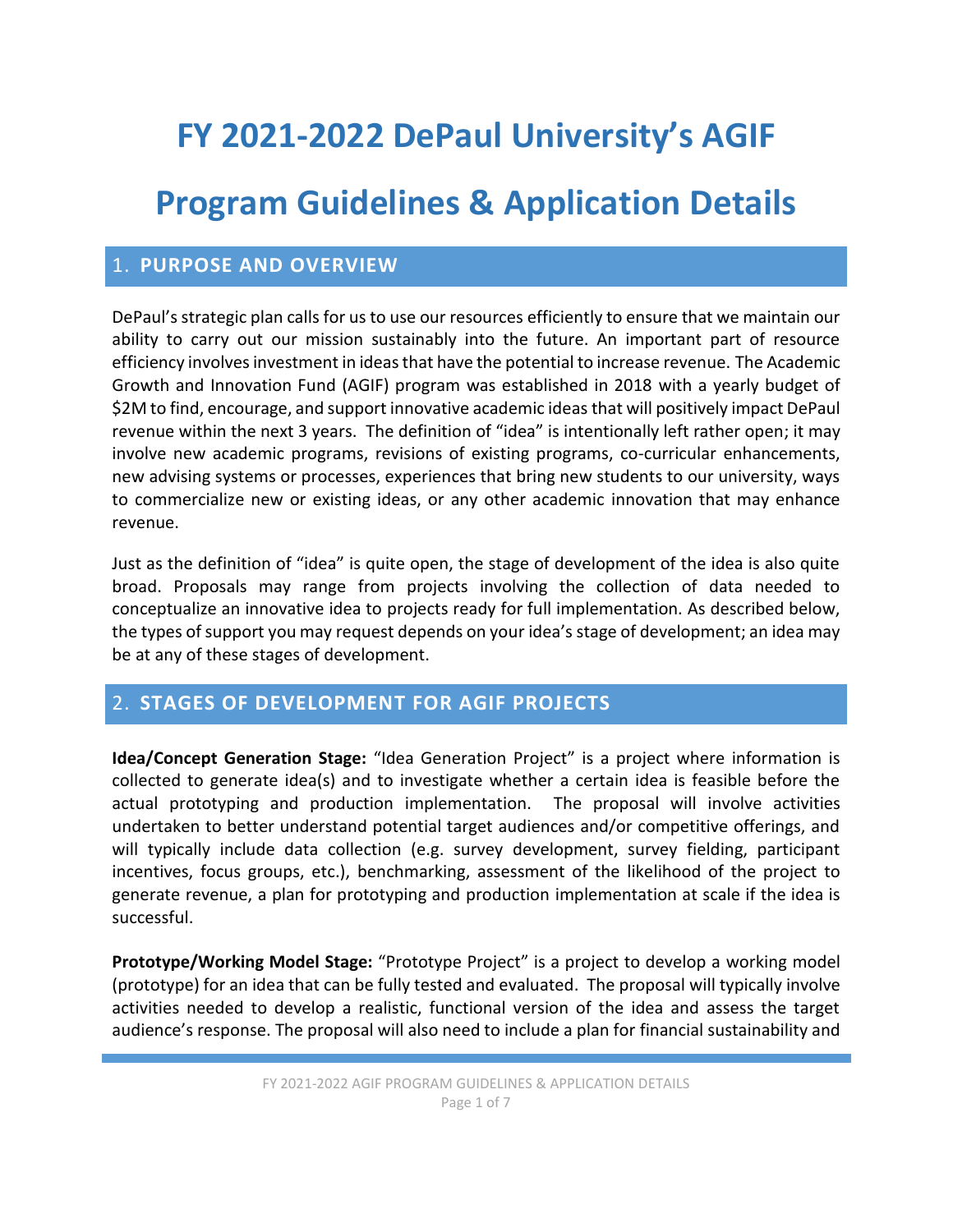implementation at scale if the working model is successful. Other sources of funding (current, pending, and future) besides the AGIF implementation stage funds should be identified.

**Institutional Adoption/Commercialization Stage:** The institutional adoption/commercialization project is a project that translates the prototype/working model into practice. The proposal will typically involve activities for implementation at scale, marketing and distribution channels, and commercialization. A plan for financial sustainability beyond the funding period is required. The evaluation for success will include but not be limited to the realization of the goals and measurements stated in the proposal and revenue generated for the University.

## 3. **FUNDING INFORMATION**

The requested level of funding should be reasonably commensurate with the proposed activities and with potential outcomes. Because the AGIF Program is focused on the goals of the strategic plan 2024, funding priority will be given to those projects that are aligned with one or more of the strategic planning goals. The allocation of funds is dependent on the strengths of the proposals, and the number of awards is contingent on the submission of a sufficient number of meritorious proposals.

There are three types of funding available from the Academic Growth and Innovation Fund:

- Idea/concept generation: the maximum award is \$25,000 for up to one year of funding
- Prototype/working model: the maximum award is \$100,000 up to two years of funding
- Institutional adoption/commercialization: the maximum award is \$300,000 up to three years of funding.

A project can be submitted for the idea/concept generation stage, prototype/working model stage, or institutional adoption/commercialization funding stage. Over time the project can be submitted for subsequent stages, but it cannot be submitted twice for the same stage. If a project does not appear viable at the conclusion of the first or second stage, there is no expectation that the proposal will be submitted for the next stage. For project leaders/investigators who plan to submit a subsequent proposal continuing their project as a prototype/working model or implementation/commercialization, a progress report/final report would be reviewed, along with the new proposal, by the review committee to evaluate if further funding is warranted. The project leaders/investigators should be aware that (1) there is no guarantee that the successful completion of a project stage will result in funding of a subsequent project stage; and (2) decisions for subsequent funding following a previous idea or prototype project are to be reviewed and decided at the same time as all other regular applications during the academic year. Therefore, if project leaders are successful in applying for subsequent funding, they should know that there may be a gap between the different funding and plan accordingly. The AGIF Program will not provide interim funding.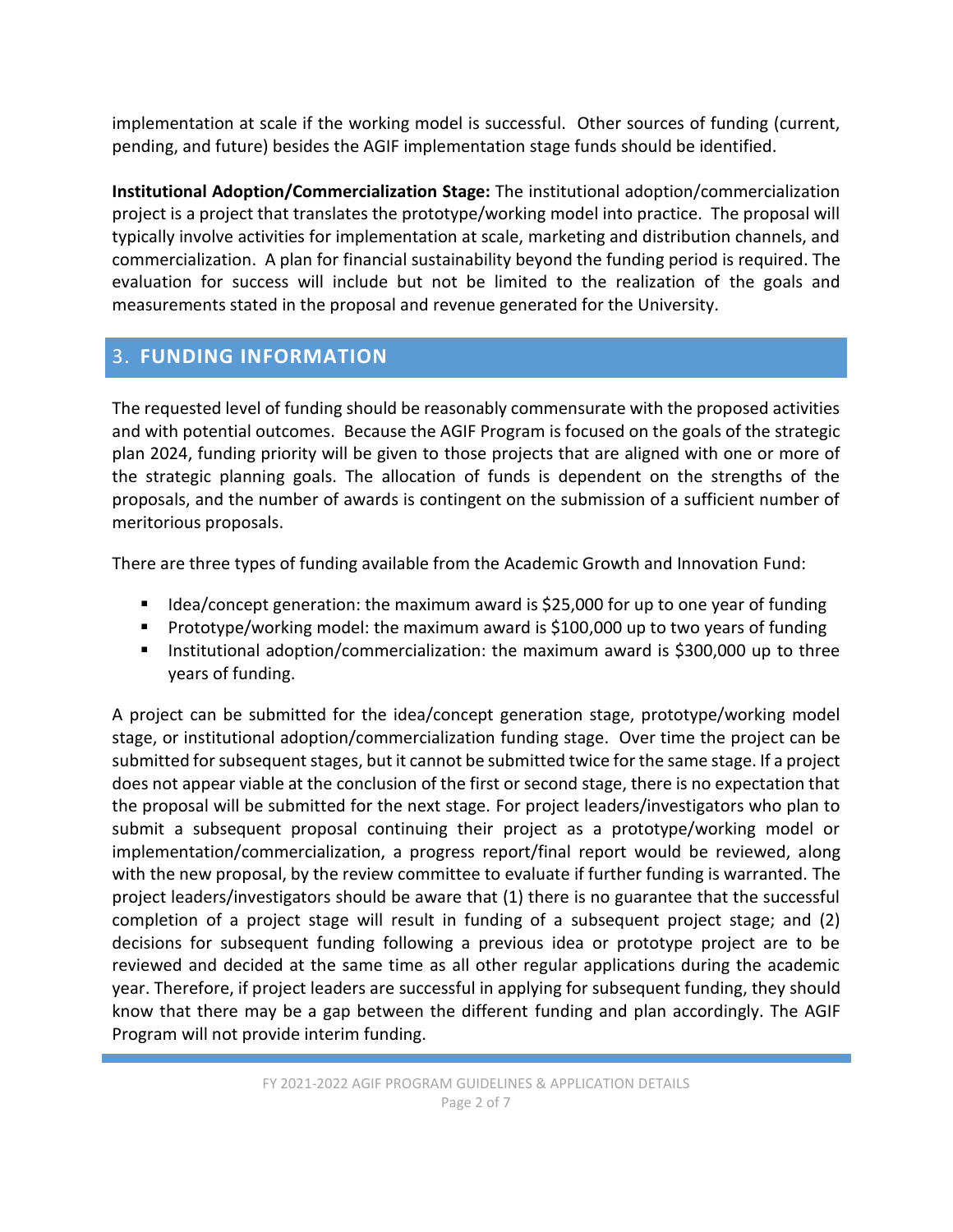## 4. **ELIGIBILITY**

All full-time faculty and staff at DePaul are eligible to apply for Academic Growth and Innovation Funds. The applicant submitting the proposal must also be the project lead/investigator, if funding is awarded. A faculty or staff can be part of more than one proposal per submission cycle, provided that each proposal is distinct, but can serve on only one proposal as project lead.

## 5. **IMPORTANT DEADLINES**

There are two rounds for the AY 2021-2022:

- December 10<sup>th</sup>, 2021 (decision by February 1, 2022, funding begins February 15, 2022)
- February 15, 2022 (decision by April 1, 2022, funding begins July 1, 2022)

#### 6. **APPLICATION MATERIALS**

Applicants should submit proposals to [Blackbaud.](https://depaulgrants.academicworks.com/) All proposals must include the following components:

- 1. Cover Page
- 2. Checklist
- 3. Proposal Narrative
- 4. Letter of support from the project lead's Chair and the Dean
- 5. Budget
- 6. Budget Justification

Optional components:

7. Letter(s) of collaboration from other internal and external entities

**Applicants should use the templates for the cover page, checklist, proposal narrative, budget, and budget justification.** All six proposal components should be submitted as PDF files through the Blackbaud proposal system.

**Letters of support**: Names and email addresses must be submitted into Blackbaud. Once the proposal has been submitted, an email notification is sent to the chair/dean with a link to submit their letter. All letters must be submitted within 3 days of the deadline, therefore it is recommended to submit proposals prior to the deadline to give chairs/deans ample time.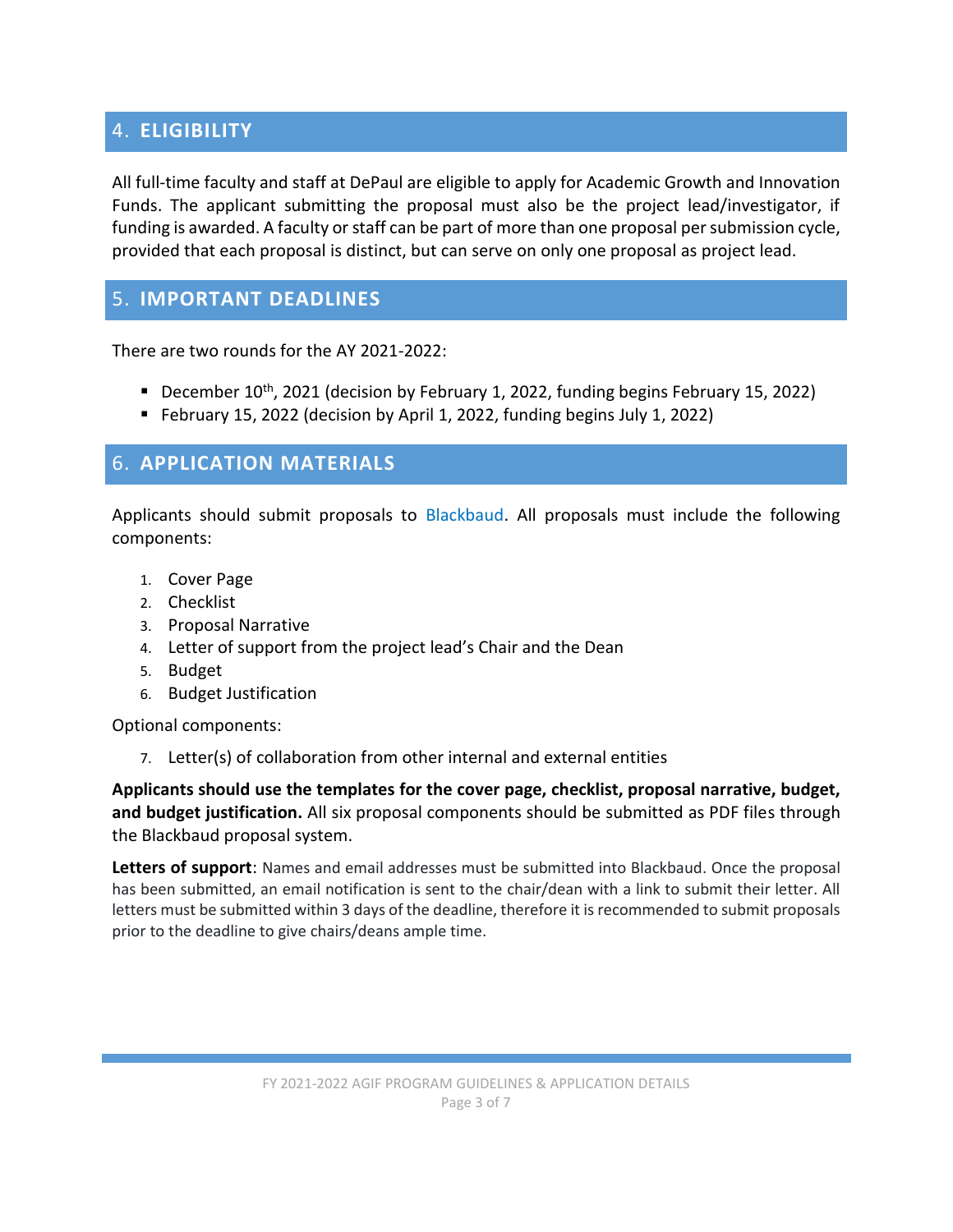#### 6.1.PROJECT NARRATIVE

Project narrative for idea/concept generation project is limited to a maximum length of 3 pages. Prototype/working model, as well as the production implementation project narrative, are limited to a maximum length of 5 pages.

Basic formatting should follow these guidelines:

- **Margins: 1" on all sides**
- **Spacing: single spaced**
- **F** Font style and size: Time New Roman size 12 point, or equivalent

The narrative should include:

- **Project Title**
- **Project Description: What is the project? The significance and potential impact of the** project; and the institutional support, equipment and other physical resources needed for your project to succeed.
- Relation to strategic plan: Which of the strategic plan goals 2024 apply to your project? Explain how your project relates to these goals.
- Key Objectives & Measurable Outcomes: Identify your project's key objectives, measurable outcomes, and success criteria.
- **Innovativeness: What makes the project innovative? What are the risks and challenges,** and how will they be addressed in the project?
- Team Qualifications: Describe the qualifications of the team members to perform the proposed work. Why is the individual submitting the project suitable to lead the team?
- Suitability for AGIF: Why is the proposal uniquely suited to the stated goals of the AGIF rather than other funding sources? For working models, what is the plan for sustainability and implementation at scale if the working model is successful? What other additional sources of funding besides the AGIF implementation stage funds have been identified? Note that AGIF is not the place to seek alternative funding for projects or ideas, such as an expansion of an existing program. Those requests should go through the normal budgeting process in the project's lead department or office.
- **Revenue Generation: Provide a plan for revenue generation along with a timeline of** proposed activities and key outcomes/deliverables generating revenue.
- **Commercialization:** For the prototype and implementation projects, what are the marketing plans and what distribution channels have been identified? Provide specifics for the marketing and distribution plans along with letters of commitments as appropriate.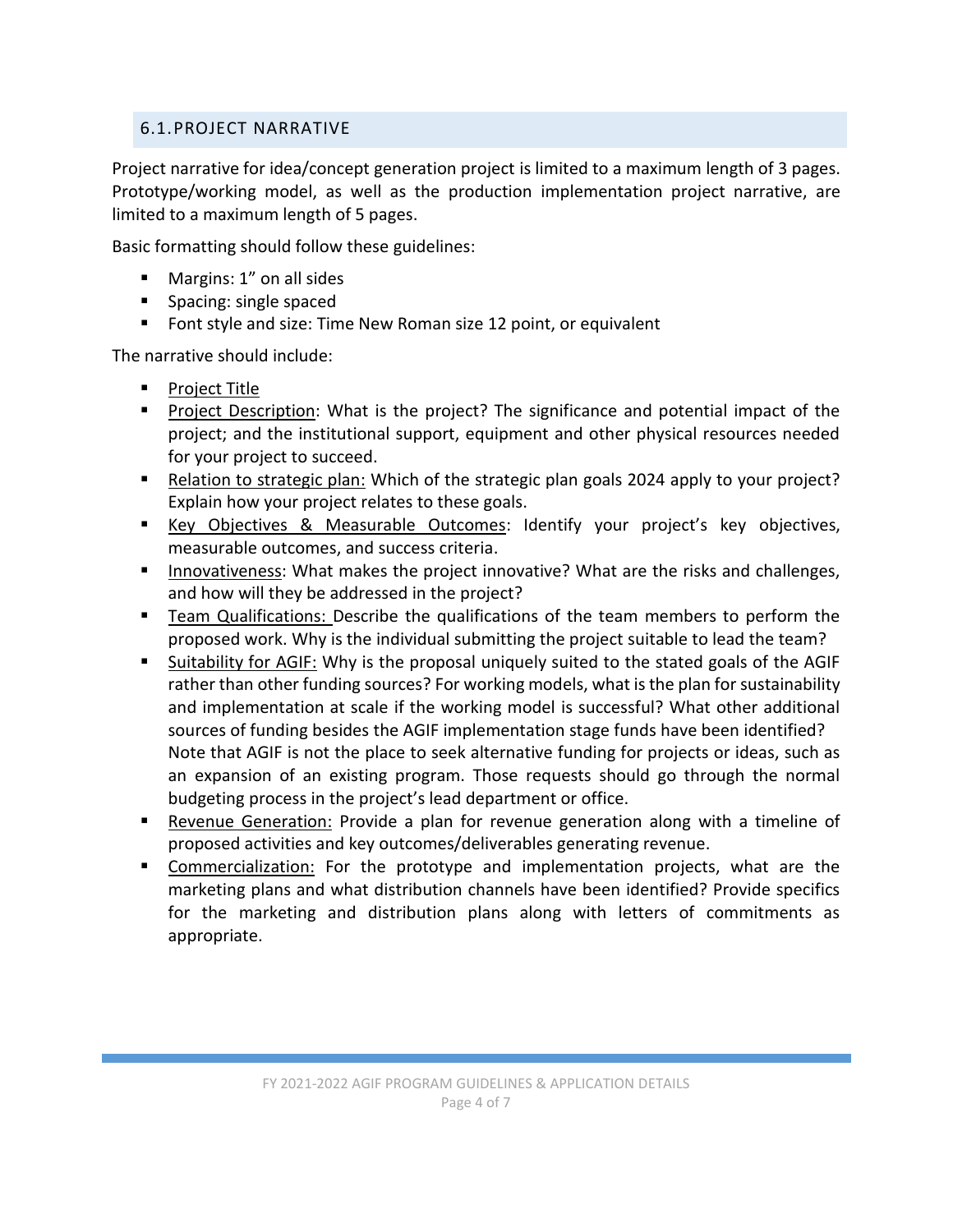#### 6.2.BUDGET AND BUDGET NARRATIVE

The budget should use the template form for the AGIF proposals. Applicants should include a list of budget items under the year that they are requested along with their estimated costs. A budget narrative explaining each line in the budget should be submitted as an additional document of the proposal application.

Eligible expenses: Expenses that can be covered by the AGIF program may include, but are not limited to: DePaul faculty, DePaul research staff, DePaul students, non-DePaul consultants, travel to conferences/symposium/workshops related to the project, supplies and equipment, and support for activities related to data collection (e.g. survey development, participant incentives, and focus groups). Student assistants should be paid per campus student employment guidelines & pay categories. Faculty summer salary can be paid up to 1-month summer salary and up to 1 course release per academic year can be budgeted from the AGIF grant. The budget should include any fringe benefits associated with personnel salaries and should add to the budget as a line item. Full-time professor fringe benefits are calculated at 7.65%. Consultants should be used as a last resort when the necessary expertise is not available at DePaul.

Course release: Faculty who intend to propose reduced or redirected time should consult with their department chairs and deans prior to submitting a proposal. The letters of support from the project lead's department chair and dean should address what plans have been made by the unit in case a course release was approved to be included in the AGIF proposal budget.

Funding Restrictions: All awarded funds must be used in the year they were budgeted for. Special extensions from the duration of the approved AGIF project proposal and/or carry-over funds that are not expended during the period of the award must be approved by the Provost.

## 7. **APPLICATION EVALUATION**

All AGIF proposal applications will be reviewed for both academic and financial soundness by the Provost Council and ranked using the following criteria:

- **Alignment with strategic plan**
- Potential impact on university revenue over the next three years
- Requested level of resources
- **EXECUTE:** Likelihood of successful completion

Following this review, the project leads of those proposals that rank high enough to be considered for funding will be required to complete DePaul's conflict of interest certification and ORS' conflict of interest screening for sponsored projects. A disclosed conflict of interest that could potentially affect the management of AGIF funds, the implementation of the project, or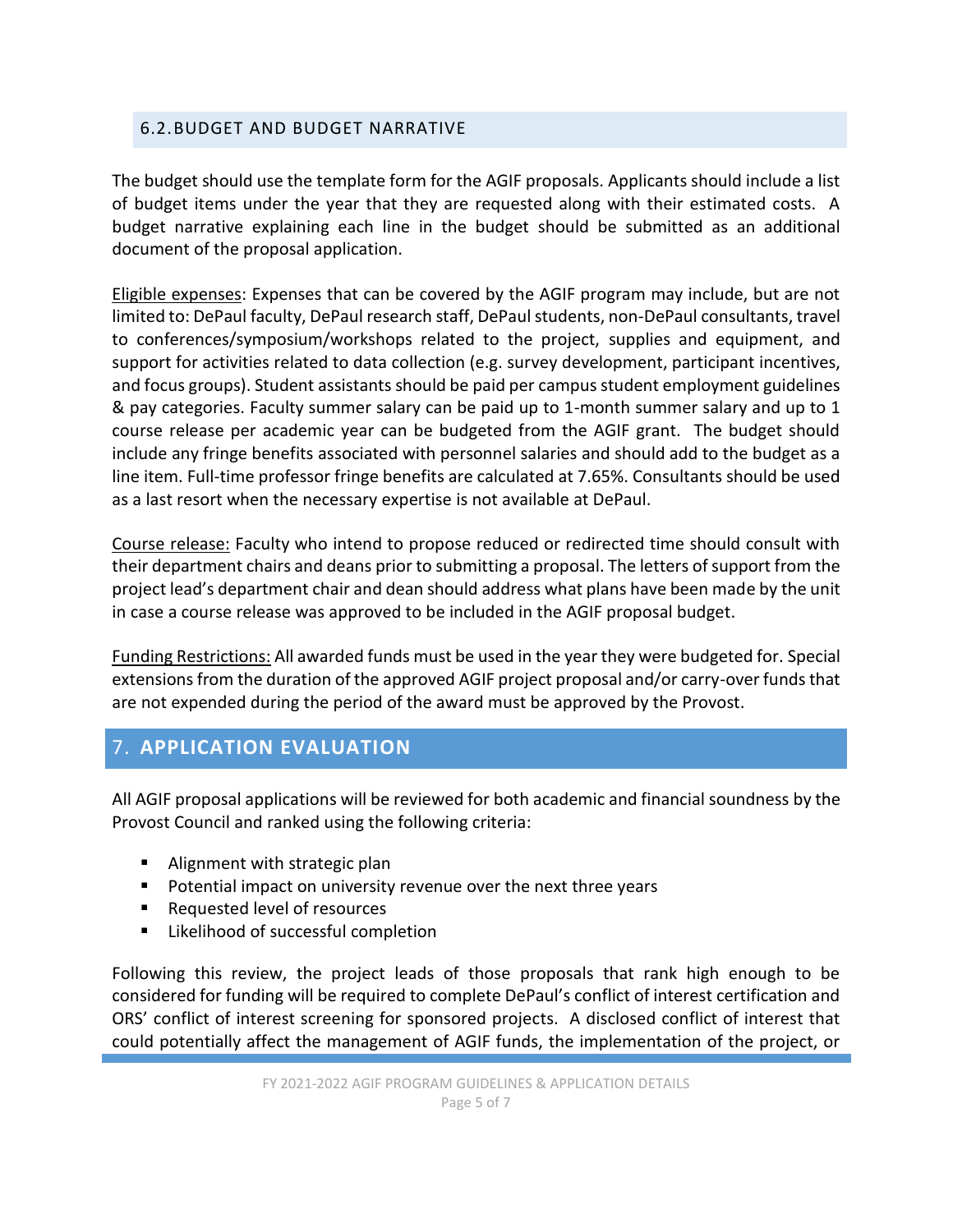reporting on project results will need to be addressed via a negotiated COI management plan before the proposal can be recommended for funding. In those rare situations where the conflict cannot be adequately mitigated with a management plan, the proposal will not be funded.

The proposals recommended for funding by the Provost Council will be submitted for approval by the Provost. Proposals recommended for funding in the implementation category are considered finalists and may be required to make a brief presentation to the AGIF review committee, Provost, and Executive Vice President / Chief Financial Officer (EVP/CFO) to answer questions about their proposal before a final decision for funding is made.

Authors of proposals not funded will receive a written proposal evaluation and may choose to revise and resubmit the proposal on the next due date.

### 8. **AWARD ADMINISTRATION**

Requirements of the awardees include reporting, participation in the Innovation Day at DePaul, and ultimately be an ambassador of innovation at DePaul.

#### 8.1.REPORTING

- Within 30 days after the end of each year of funding, the project lead is required to submit an annual report outlining 1) the key objectives, outcomes, and success criteria evaluation and 2) how much of the awarded budget has been spent. Annual and final reports are submitted through [Blackbaud.](https://depaulgrants.academicworks.com/tml) An email notification will be sent from Blackbaud that contains a link to complete the report. The report can also be accessed by logging in directly into Blackbaud.
- A final report replaces the final annual report. An annual or final report may be submitted sooner if, for example, a project lead who was awarded funding for a one-year idea generation project would like to apply for a prototype proposal or is in the second year of a prototype project and would like to apply for a production implementation project. Please notify ORS to request this option.
- The report will be reviewed by the AGIF program review committee. Depending on the project and review of the report, access to funds may be contingent on the progress being made on the project and the project's continued viability.

#### 8.2.AMBASSADOR FOR INNOVATION AT DEPAUL

- Attendance and presentation at the annual Innovation Day event.
- If nominated, willingness to serve on the DePaul Innovation Day organizing committee, and/or serve as an ambassador for innovation on campus, as well as to work closely with the Provost and AP for Research to support and promote new innovation activities.